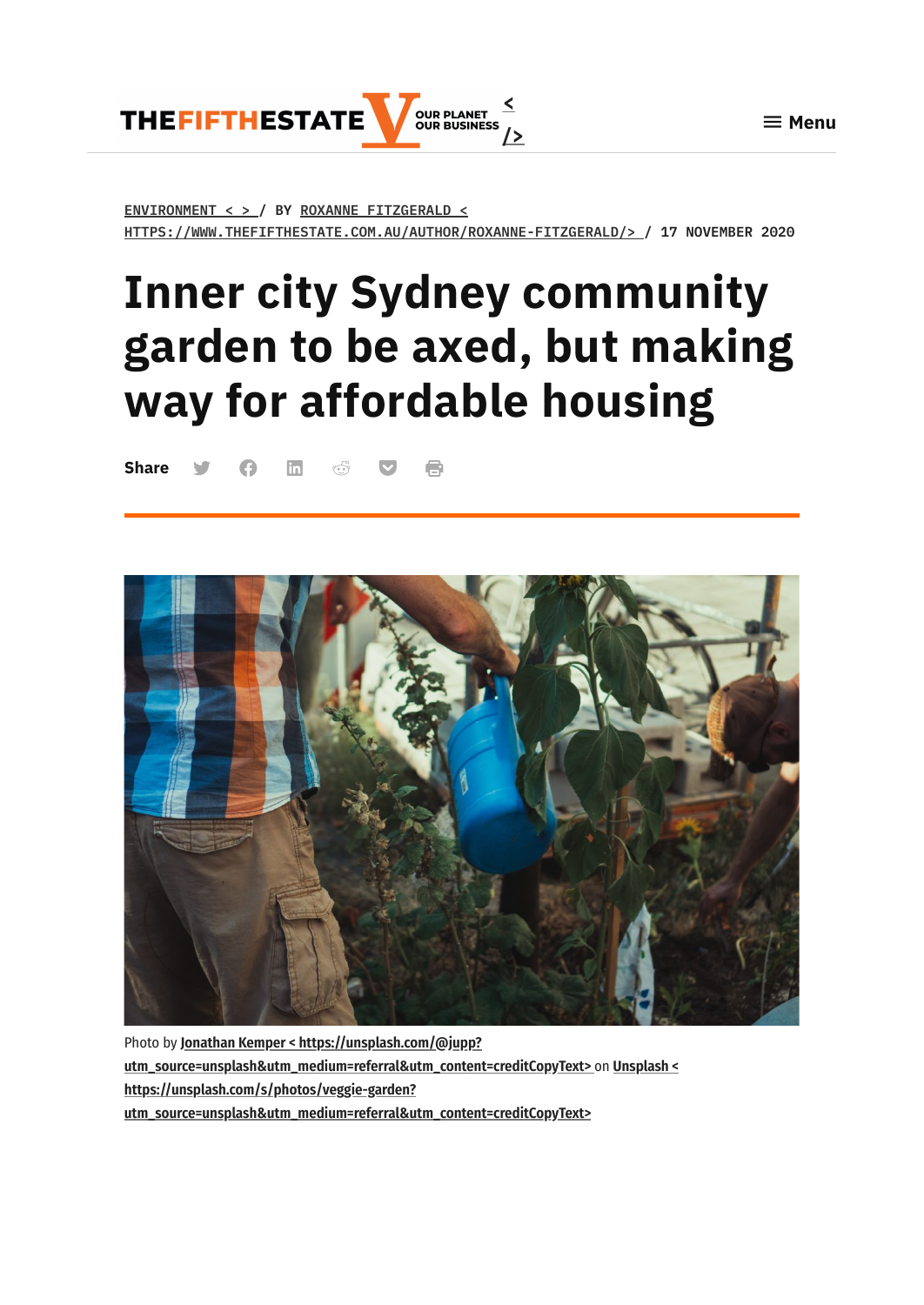#### **City of Sydney councillors have been locked in an increasingly tense political stalemate over a "scrappy" community garden in the city's inner west as the matter boils down to green space versus affordable housing.**

But a casting vote by the Lord Mayor Clover Moore at last night's council meeting closed the book on the matter.

Councillors were blocked from debate at the last minute by the Lord Mayor, who affirmed her support for development of the community garden in Erskineville, despite there being other unused sites available.

More than 200 people signed a petition opposing development of the council-owned land, used by the community for over a decade in a bid to maintain a green corridor within Australia's most densely populated city.

As it stands, there is no official proposal for a housing development before councillors. But the council's chief executive officer Monica Barone said last night that an offer had come forward, and that taking it up would uphold a "standing council resolution that this was a site for affordable housing".

It's evident this is a divisive issue without a simple answer. New South Wales has an affordable housing shortfall of 79,400, projected to blow out to 24,100 by 2036. On the other hand, however, green space – which can reduce temperatures, improve urban water sensitivity and boost mental health – is increasingly being paved over with concrete.

Former Independent MP Dr Kerryn Phelps, along with four other councillors, threw their support behind the garden.

"One of the things that has become incredibly evident to me … is the difculty of getting green space back once you've built on it," Dr Phelps told councillors last night.

"The problem is if you build more high density without that green space infrastructure, then it decreases quality of life and the health of the people in the area."

She said developing the area would be a "retroactive measure" and pointed to the viability of three other sites, including a carpark, which could be converted to housing.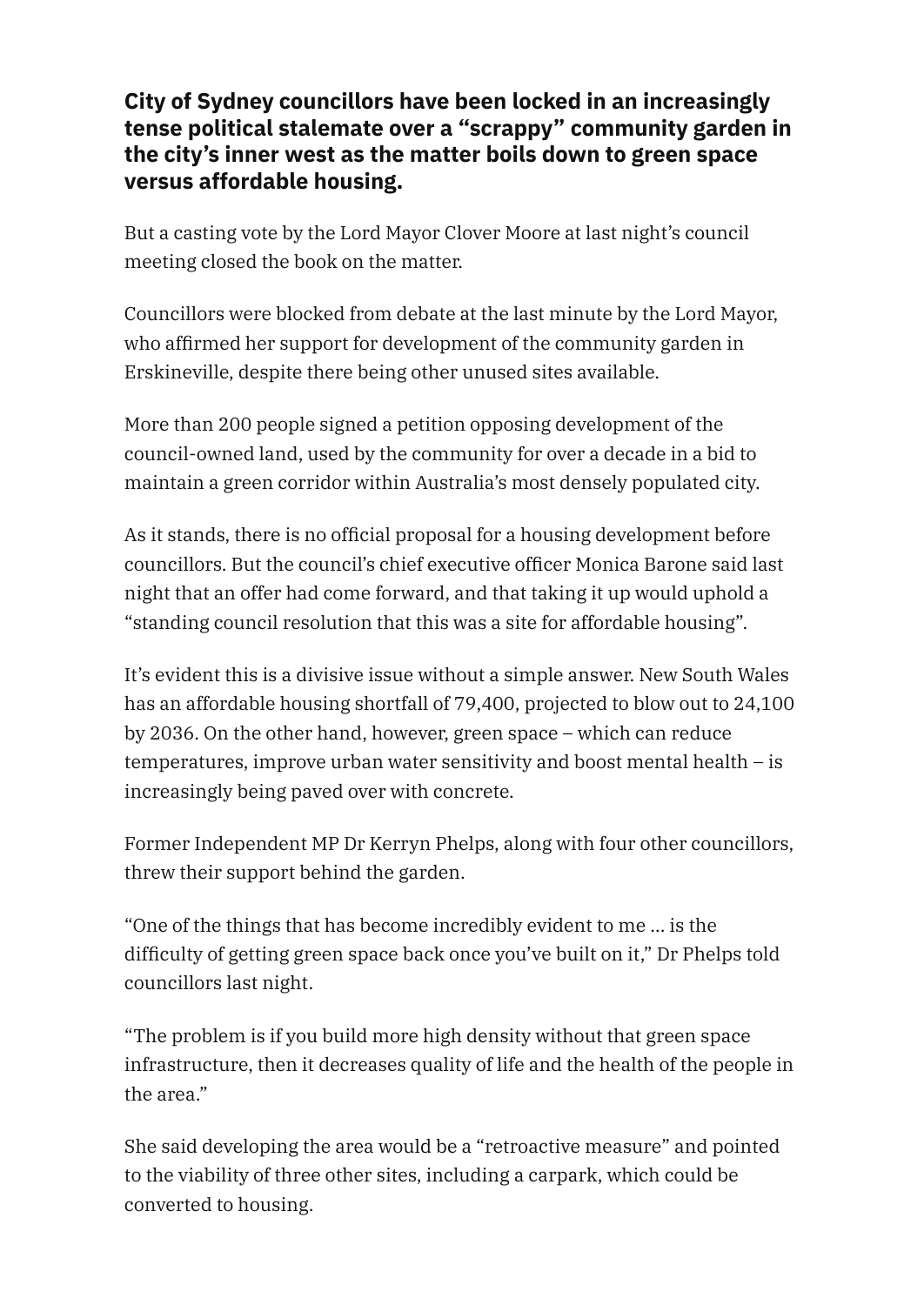Today, Dr Phelps told The Fifth Estate the loss of the green space was "tragic", but she would continue to advocate for the community.

"The council's plans to create more green space is being contradicted, Clover is trying to take away half a community golf course and now this," she said.

Councillor Craig Chung shared the sentiments, highlighting the council's championing of green space flew in the face of its support to scrap it.

"It seems incongruous that we would remove a green space when we have a carpark or another brown built site that could be converted," he said.

As a resident of the area, councillor Jess Miller passes the community garden on a regular basis. She told The Fifth Estate the land was "scrappy", lacking good governance and used by an exclusive few.

Highlighting Sydney's "extraordinary cost of land" had exacerbated the housing crisis, Ms Miller said it was easier to think laterally to create communal green spaces than it is to find inner-city land, close to transport, shops, schools and the Royal Prince Alfred Hospital.

"This housing will be for teachers, cops, cafe workers, everyday Australians who are just trying to secure affordable housing," she said.

"It is well known that land available for affordable housing is in very short supply… [The development] could mean someone who works at RPA as a carer or a nurse can actually afford to live where they work, and that is really important."

Local resident organisation Friends of Erskineville has fervently opposed any development on the site, instead calling on the council to "step up and provide greater support" in a post to social media on November 11.

> **[Friends Of Erko](https://twitter.com/FriendsOfErko?ref_src=twsrc%5Etfw%7Ctwcamp%5Etweetembed%7Ctwterm%5E1326382099981602817%7Ctwgr%5E&ref_url=https%3A%2F%2Fd-38734934041721905630.ampproject.net%2F2011070101001%2Fframe.html)** @FriendsOfErko

We have recently re-affirmed our support for the [#Erskineville](https://twitter.com/hashtag/Erskineville?src=hashtag_click) Rd community garden and oppose any development on the site. We are asking council to step up and provide greater support. facebook [com/groups/4099420](https://t.co/tMH6mDneq1?amp=1)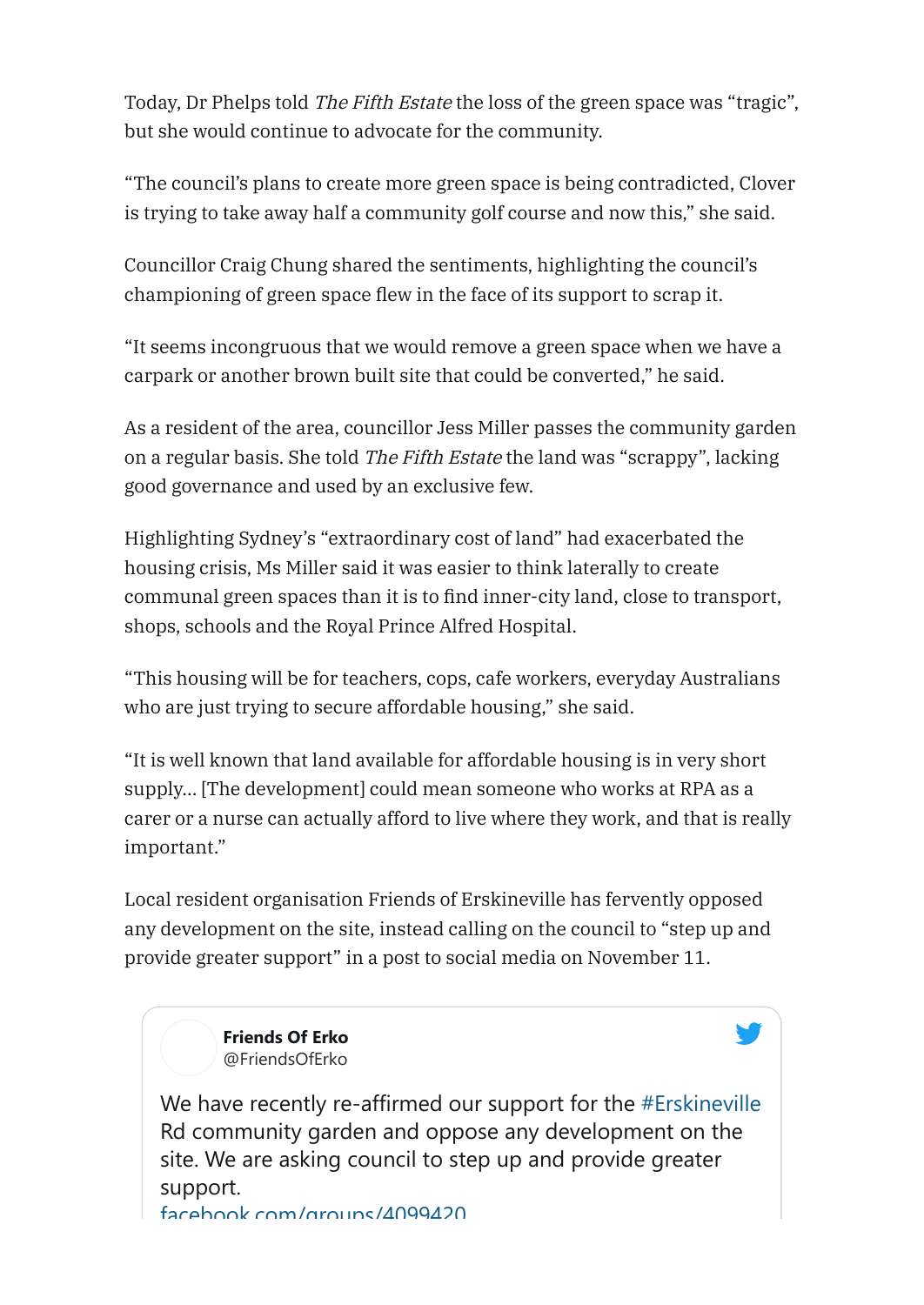| <b>IULLNUUN.LUITII/ YIUUUJITUJJTLU</b> |
|----------------------------------------|
|----------------------------------------|

| 3:31 PM · Nov 11, 2020 |  |
|------------------------|--|

Following a fiery debate on a private community Facebook group, with accusations of elitism thrown at the supporters of the garden, Friends of Erskineville member and community gardener Julie Moffat said in a statement she has become "acutely aware" of Sydney's dwindling natural habitat.

Developing the site would mean sacrificing two mature trees, she said, "our wildlife deserves more understanding and support."

"Regarding affordable housing, which is very important, City of Sydney has a huge portfolio of property, and three other sites they have considered for affordable housing, two that have a building and one has a car park.

"There is potential for council to provide both affordable housing, and to invest and support retaining this Erko Rd site as green space."

Of the divisive issue polarising councillors, Peter Phibbs, a professor of housing and planning at the University of Sydney, said far too often arguments are not based on the merits of a project.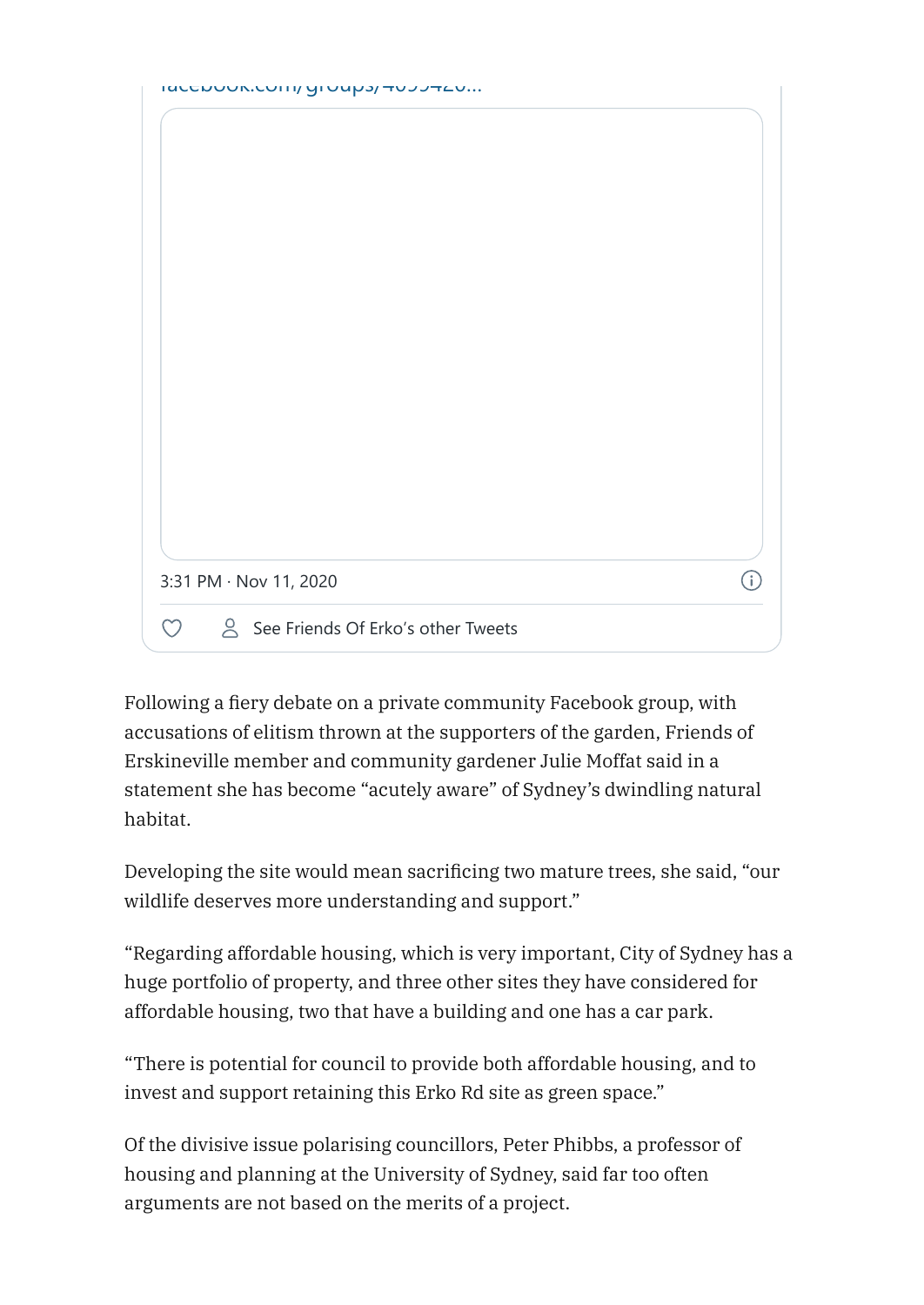"I'm not saying this is what is happening here, but as soon as community housing, or affordable housing, is mentioned, people get agitated," he said.

"Where there is a fine political balance, people like an argument, they get into their camps, and that sometimes means an issue that can be resolved, isn't.

"There is a stigma around affordable housing, but people don't realise the people accessing these homes are normal Australians."

Mr Phibbs also wonders why the site can't make room for both a communal garden and affordable housing, as did ASPECT Studios landscape architect Sasha Coles.

"Social housing in one of the most unaffordable places globally is priority number one," Mr Coles said.

However, he highlighted, policy makers need to be sensitive to communities that have worked together to develop a shared space.

"The more dense we become, the more the need for community green spaces," he said.

Green spaces have positive effects on mental health, social cohesion and physical fitness, and as cabin fever set in and governments began to ease restrictions induced by COVID-19 earlier in the year, those living in urban areas turned, en masse, to green spaces.

"With good design there is opportunity to cater to both social housing and green space," Mr Coles said.

A radical idea could even see residents provided controlled access to a roof top garden, if designed with safety in mind.

The council is a long way off next steps in regards to developing the community garden in Erskineville, but the matter is expected to be brought forward at the next City of Sydney council meeting.

## **Related**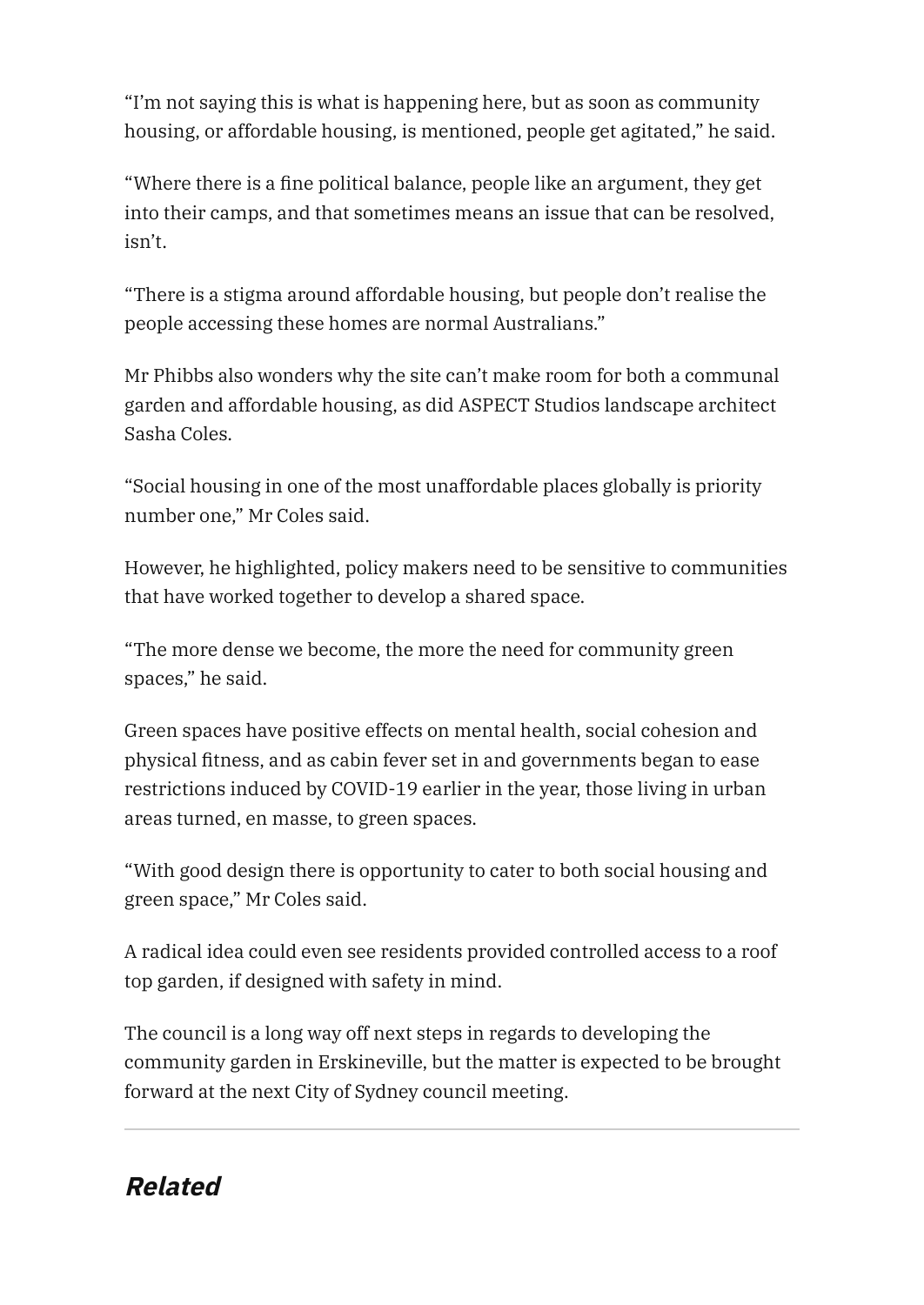

**<**



**<**



**<**

**https://www.thefifthestpate/worm.aut/enfifthestpate/residenti/enfifthes**t

| 2/nsw-expands-                                                                                                                                                       | $2$ /why-                                                                                                                                                                                                                                                                                                                                         | 2/social-                                                                                                                                                                                                                                   |
|----------------------------------------------------------------------------------------------------------------------------------------------------------------------|---------------------------------------------------------------------------------------------------------------------------------------------------------------------------------------------------------------------------------------------------------------------------------------------------------------------------------------------------|---------------------------------------------------------------------------------------------------------------------------------------------------------------------------------------------------------------------------------------------|
| affordable-                                                                                                                                                          | nightingale-and-                                                                                                                                                                                                                                                                                                                                  | enterprise-real-                                                                                                                                                                                                                            |
| housing-policy-                                                                                                                                                      | fresh-hopes-low-                                                                                                                                                                                                                                                                                                                                  | estate-agency-                                                                                                                                                                                                                              |
| to-more-                                                                                                                                                             | carbon-                                                                                                                                                                                                                                                                                                                                           | launches-in-                                                                                                                                                                                                                                |
| councils/><br><b>NSW</b> expands<br>affordable<br>housing policy to<br>more councils <<br>2/nsw-expands-<br>affordable-<br>housing-policy-<br>to-more-<br>councils/> | affordable-rental-<br>development-in-<br>marrickville-has-<br><b>Why Nightingale</b><br>and Fresh Hope's<br>low carbon,<br>affordable rental<br>development in<br><b>Marrickville has</b><br>stalled <<br>$2$ /why-<br>nightingale-and-<br>fresh-hopes-low-<br>carbon-<br>affordable-rental-<br>development-in-<br>marrickville-has-<br>stalled/> | sydney/><br><b>Social enterprise</b><br>real estate<br>agency launches<br>in Sydney <<br>nivie counciles<br><b>2/social-</b><br>enterprise-real-<br>estate-agency-<br>launches-in-<br>sydney/><br>https://www.thefifthestate.com.au/innovat |

### **Share**

**y Q in & V B**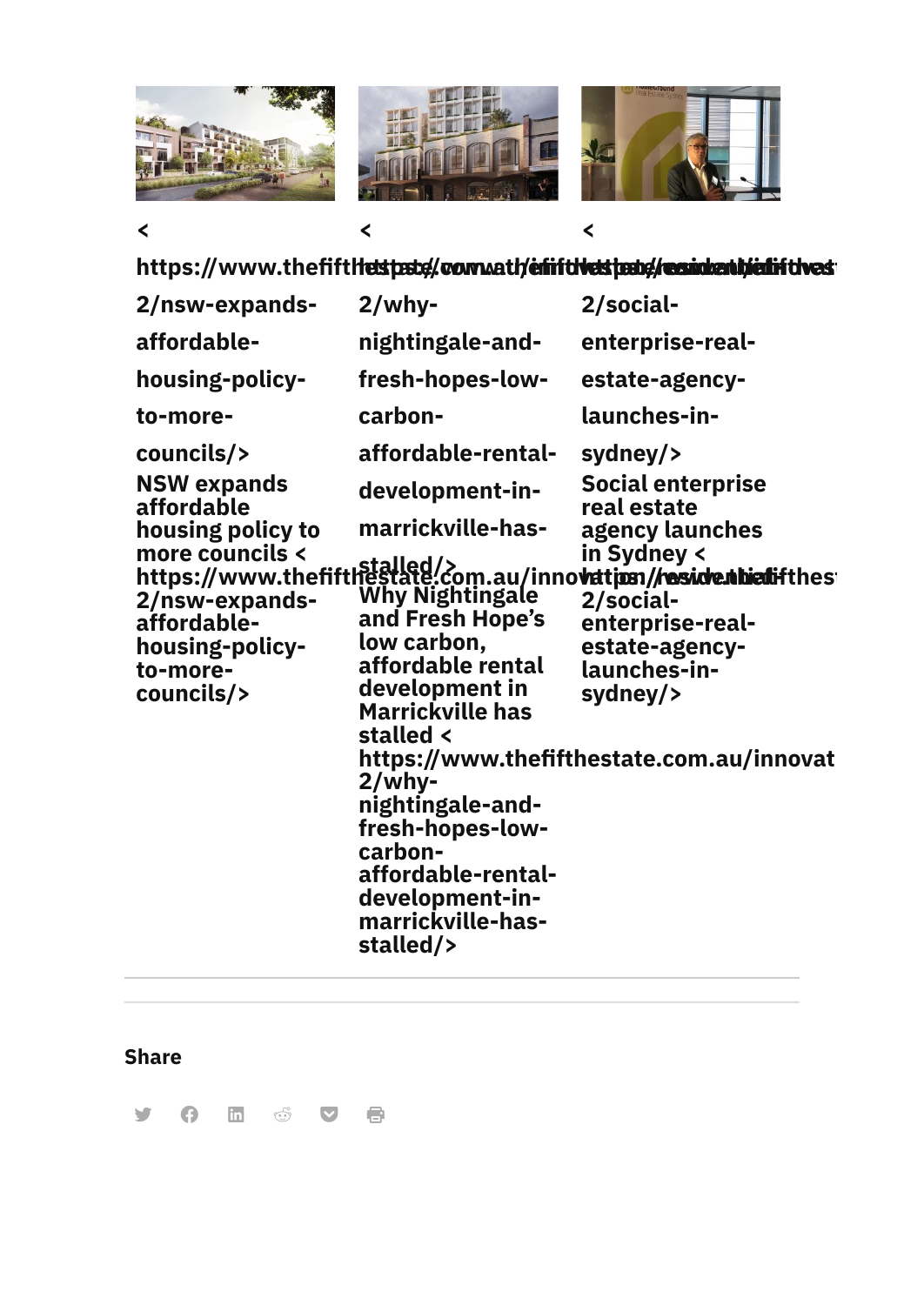# **Join the Conversation**

5 Comments

Your email address will not be published. Required fields are marked \*

#### Comment

Name \*

Email \*

Website

 $\Box$  Save my name, email, and website in this browser for the next time I comment.

**Post Comment**

#### <span id="page-6-0"></span>**Rebecca**

18 November 2020 at 10:07 am <

[https://www.thefthestate.com.au/urbanism/environment/inner-city-sydney-community-garden-to](#page-6-0)be-axed-but-making-way-for-affordable-housing/#comment-163566>

<span id="page-6-1"></span>I hope the new social housing is only given permission to proceed if it installs a community farm on the roof. Like Op Het Dak in The Netherlands.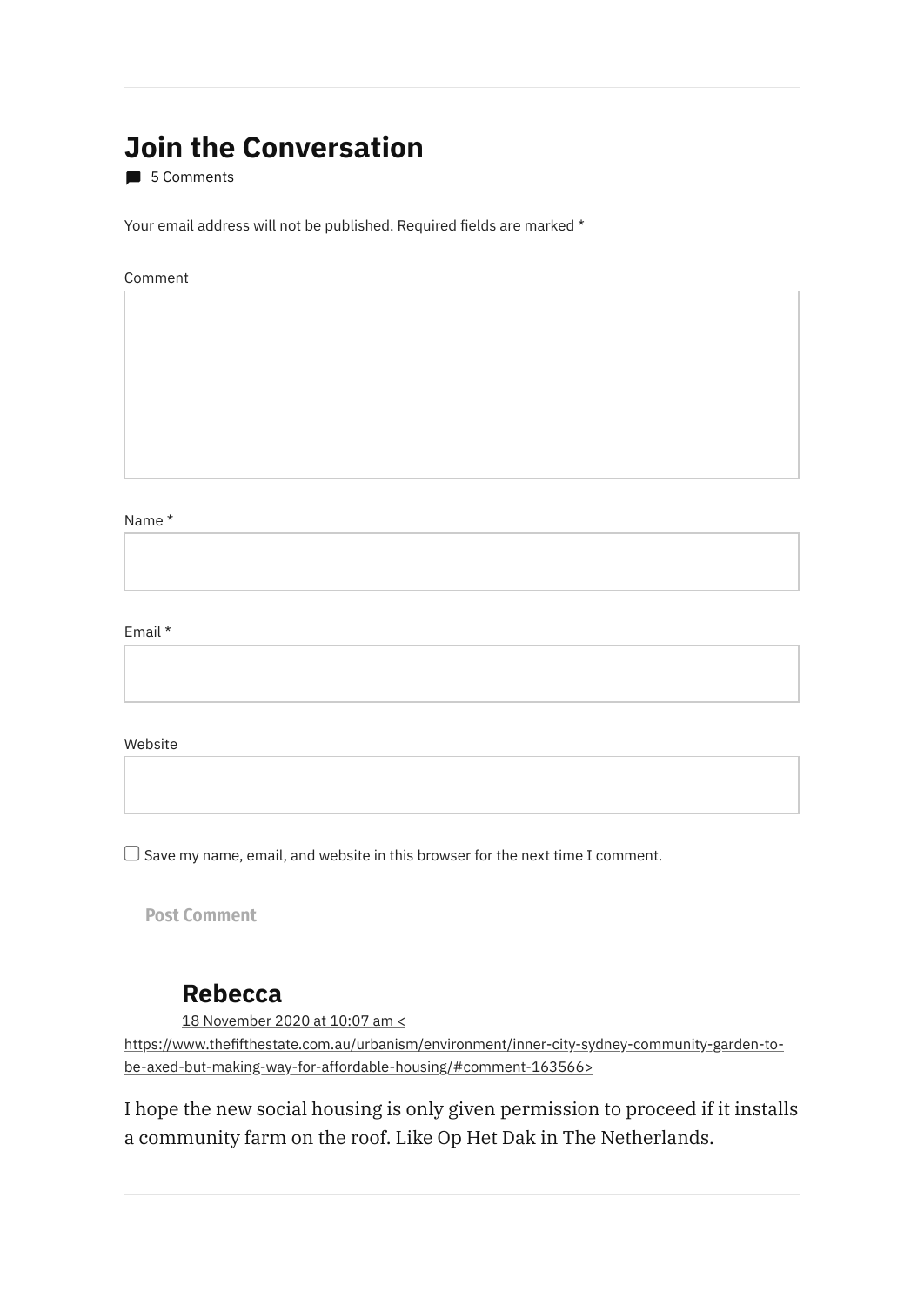#### **< [http://www.sustainablehouse.com.au>](http://www.sustainablehouse.com.au/) Michael Mobbs < [http://www.sustainablehouse.com.au>](http://www.sustainablehouse.com.au/)**

17 November 2020 at 8:12 pm < https://www.thefthestate.com.au/urbanism/environment/inner[city-sydney-community-garden-to-be-axed-but-making-way-for-affordable-housing/#comment-](#page-6-1)163564>

Reflecting on the last two of my comments, I see why the idea of building on a community garden has roused me to action.

It's the same Earth-killing mentality underway for killing koalas bit by bit as their trees and habitat are destroyed tree by tree, bit by bit.

Just as koalas are bound for extinction tree by tree, so too is the everdiminishing habitat in our city.

Three weeks ago Sydney council cut down 25 mature trees in Erskineville.

In Chippendale the Council's approved a social housing project and with it the destruction of one of the suburb's signature gum trees on a site which is home to myriad birds and insects, a majestic beauty of a tree and similar to that on the Erko garden. (Social housing projects are exempt from Council tree protections.)

Enough words here . . . to action . . . as Sherlock Holmes would say, "I see the game . . . the game's afoot".

#### <span id="page-7-0"></span>**< [http://www.sustainablehouse.com.au>](http://www.sustainablehouse.com.au/) Michael Mobbs < [http://www.sustainablehouse.com.au>](http://www.sustainablehouse.com.au/)**

17 November 2020 at 7:31 pm < https://www.thefthestate.com.au/urbanism/environment/inner[city-sydney-community-garden-to-be-axed-but-making-way-for-affordable-housing/#comment-](#page-7-0)163563>

Something else about why this garden will be kept but not from my mouth or typewriting.

Here is what one of Australia's leading soil scientists said about the soil and suitability of the Erko Garden when the community leaders sought professional advice about its suitability in the early days, years ago: – Simon Leake from Sydney Environmental and Soil Laboratory. His report is in a PDF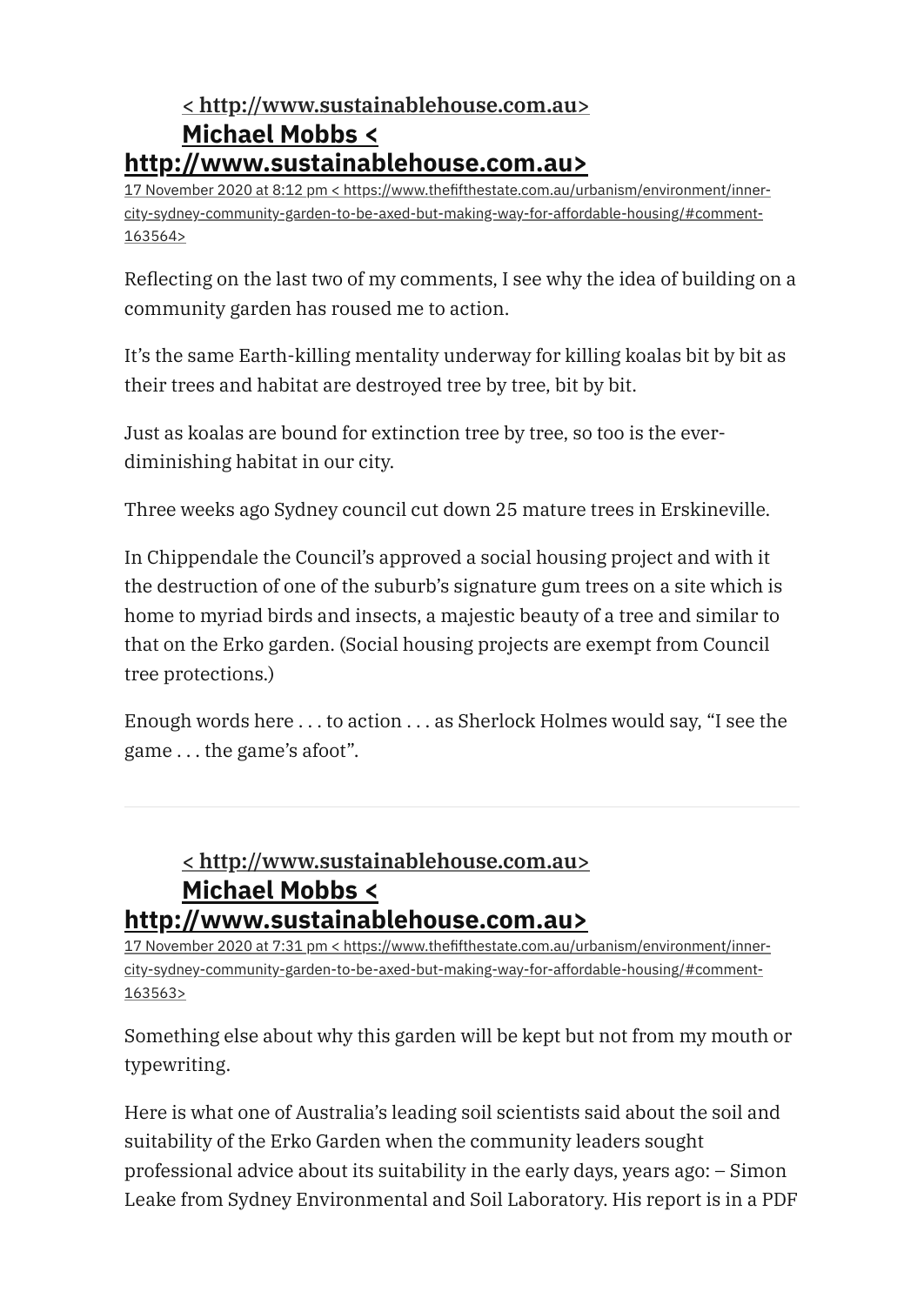which I'm sending to the Editor with a request it be published here in my comment if possible. The detailed analysis concludes: "Erskineville Rd Community Garden Report

#### Summary

Despite restrictions imposed by the underlying soil compaction and lack of water supply, this site is otherwise well suited to community gardening. These issues can easily be addressed with the use of raised gardening beds combined with more thorough preparation of the soil.

The installation of water supply via town water or water tanks to capture runoff from the adjacent properties are the only real capital items required to overcome all limitations."

#### <span id="page-8-0"></span>**< [http://www.sustainablehouse.com.au>](http://www.sustainablehouse.com.au/) Michael Mobbs < [http://www.sustainablehouse.com.au>](http://www.sustainablehouse.com.au/)**

17 November 2020 at 7:17 pm < https://www.thefthestate.com.au/urbanism/environment/inner[city-sydney-community-garden-to-be-axed-but-making-way-for-affordable-housing/#comment-](#page-8-0)163562>

Once built on the garden will be lost forever. This is a tragic loss for the birds, insects, and community life there. The lock put on the gate by the Council and its refusal to give the gardeners a key for over a decade meant that every plant, shovel, mulch load, and every gardener had to squeeze through or over the Council's hostile, ugly fence. But they did. And every week they bought buckets of left over food from nearby shops to compost there, saving hundreds of kg of climate pollution each week. Not one of the gardeners, one of whom I count myself to be a lucky one, too, sees themselves as exclusive except in the sense they would not be squeezed out or excluded by the bloody-minded Council staff's security lock. This Council is the richest in the state and gets about 30% of its income from rental properties it owns, including the several hundred million dollar property it bought in Martin Place about ten years ago. It has more properties ripe for public housing within a short walk from this garden than any other entity, including the state government. This is a trigger for me. For this decision I hereby declare political war on the Councillors who want to kill off this lovely lung of a